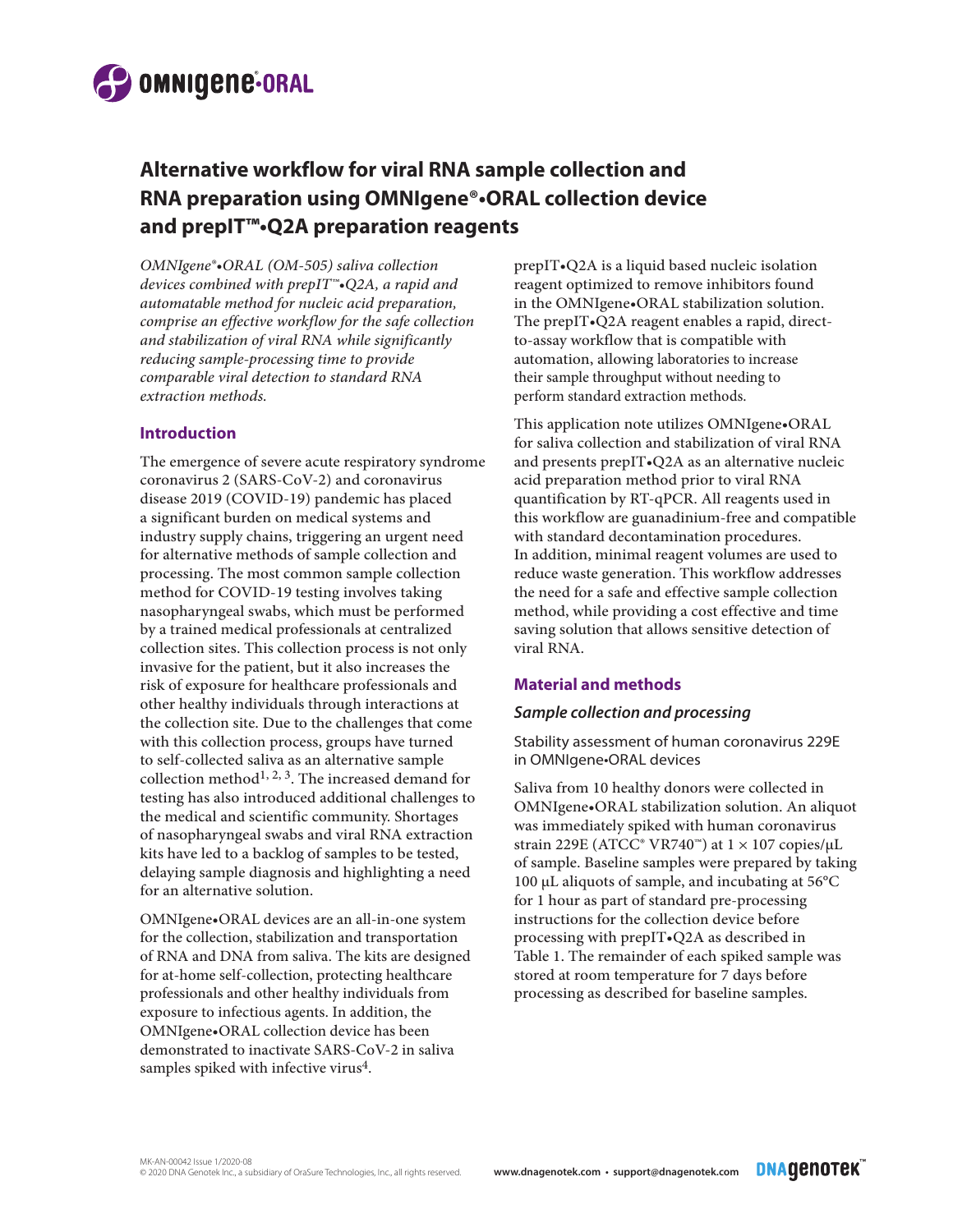Table 1. Summary of prepIT•Q2A processing steps

| <b>Step</b> | <b>Description</b>                                                                                  |
|-------------|-----------------------------------------------------------------------------------------------------|
| 1           | Transfer 100 µL of sample to a tube<br>or 96-well plate                                             |
| 2           | Incubate at 75°C for 10 minutes                                                                     |
| 3           | Add 10 µL of Reagent AG                                                                             |
| 4           | Add 20 µL of Reagent ST and mix vigorously                                                          |
| 5           | Incubate undisturbed at room<br>temperature for 15 minutes                                          |
| 6           | Transfer 25 µL of upper aqueous phase<br>containing nucleic acids to a new tube<br>or 96-well plate |

Hands-on time = 5 minutes Total time = 30 minutes

### *prepIT•Q2A inhibitor removal assessment and 229E RNA detection*

Saliva from 3 healthy donors were pooled and mixed with OMNIgene•ORAL stabilization solution. The pooled sample was spiked with 229E genomic RNA (ATCC® VR740DQ™) at 74 and 37 copies/µL of sample. In duplicate, 100 µL aliquots of spiked sample were incubating at 56°C for 1 hour, and then processed with prepIT•Q2A as described in Table 1.

### *Viral particle lysis and RNA recovery*

Saliva samples were collected from 3 healthy donors using OMNIgene•ORAL devices. 100 µL aliquots of samples were spiked with intact lentiviral particles expressing 5-HT1A5 at 1000 copies/µL of sample and incubated at 56°C for 1 hour as part of standard pre-processing instructions for the collection device. RNA from spiked samples were prepared using prepIT•Q2A as described in Table 1. In parallel, experimental controls were prepared by extracting RNA using TRI Reagent LS according to the manufacturer's instructions and resuspending samples in 100 µL of nuclease-free water.

### *DNase digestion*

Lentiviral spiked prepIT•Q2A processed samples and TRI Reagent extracted controls were diluted 1:10 with nuclease-free water prior to DNase digestion using Invitrogen Turbo DNase kit.

### *Viral RNA detection by RT-qPCR*

Viral RNA presence was quantified by RT-qPCR with 5 μL of sample input using Promega<sup>®'</sup>s GoTaq<sup>®</sup> Probe 1-Step RT-qPCR kit. 229E spiked prepIT•Q2A processed RNA samples were diluted 1:5 with nuclease-free water and detected using TaqMan™ Gene Expression Assay (ID Vi06439671\_s1). DNase-digested lentiviral RNA samples were analyzed directly by RT-qPCR using primers and probe targeting a 5-HT1A receptor gene region<sup>5</sup>.

## **Results**

### *Stabilization of human coronavirus 229E in OMNIgene•ORAL collection devices*

Saliva in OMNIgene•ORAL stabilization solution from 10 healthy donors were spiked with human coronavirus 229E and processed using prepIT•Q2A at baseline and after 7 days of storage at room temperature. No significant change in 229E target signal was observed after 7 days at room temperature as shown in Figure 1. This demonstrates the ability of OMNIgene•ORAL to stabilize 229E viral RNA from saliva samples.

> **Stability of 229E in OMNIgene•ORAL after 7 days at room temperature**



*Figure 1: Stability of human coronavirus 229E spiked in OMNIgene•ORAL saliva after 7 days of storage at room temperature. Error bars represent the standard deviation of 10 donors.*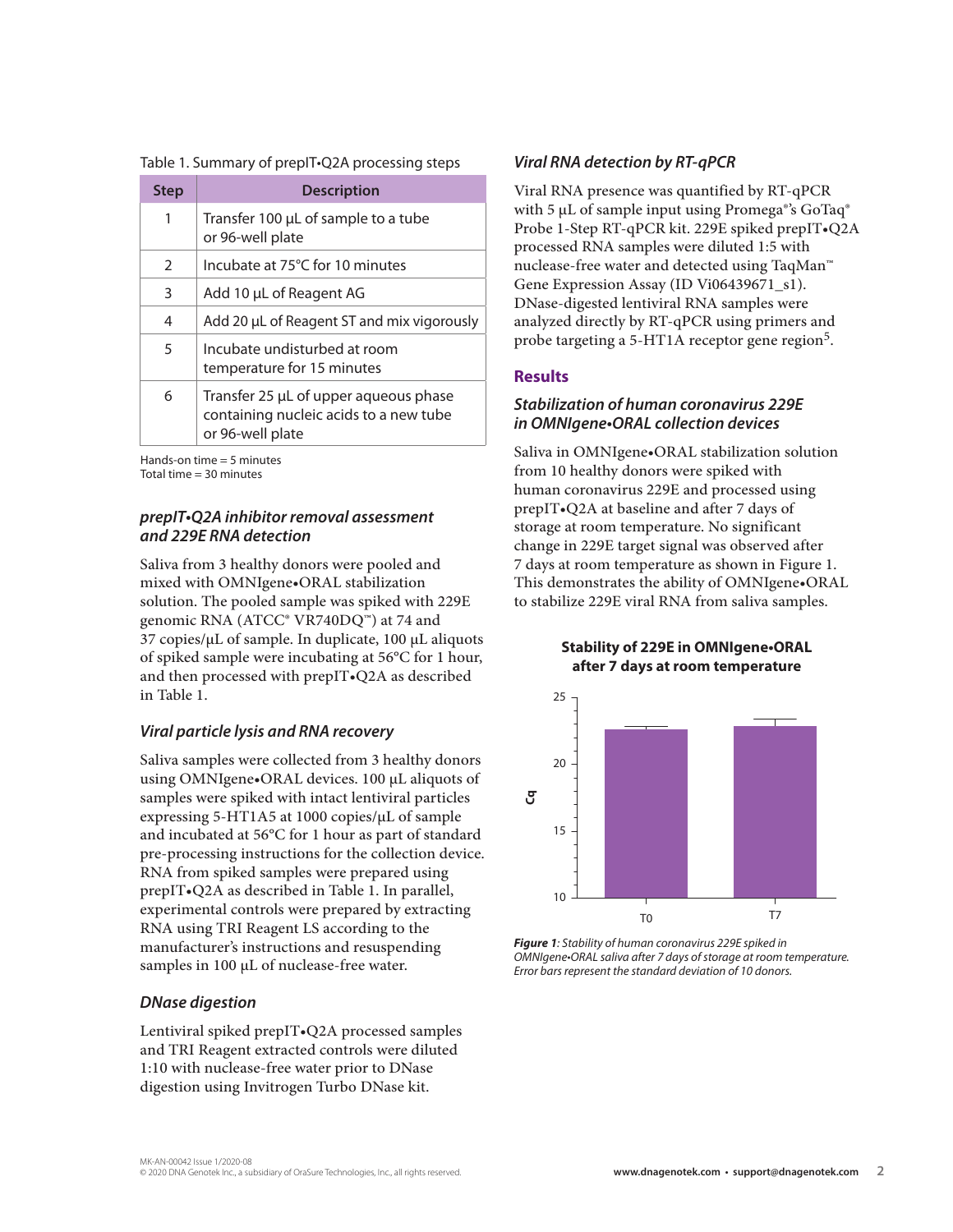### *prepIT•Q2A reagent allows sensitive detection of 229E viral RNA*

The function of prepIT•Q2A reagents is to remove inhibitors found in OMNIgene•ORAL stabilization solution to prepare the sample for downstream assays, bypassing standard extraction procedures. Performance of prepIT•Q2A was evaluated by comparing prepIT•Q2A processed 229E RNA samples against 229E RNA standards as assessed by RT-qPCR. prepIT•Q2A processed samples showed similar detection levels compared to standard RNA at both spike-in levels tested as shown in Figure 2. This indicates that prepIT•Q2A was able to remove chemical inhibitors, allowing efficient viral RNA detection through a molecular assay.

**Detection of 229E RNA in OMNIgene•ORAL prepIT•Q2A samples compared to standard**



*Figure 2: 229E RNA detection in OMNIgene•ORAL prepIT•Q2A samples (pooled saliva sample) compared to ATCC RNA standard. Error bars represent duplicate sample preparations.*

### *Viral RNA recovery from intact lentiviral particles is comparable to control extraction method*

To assess recovery of RNA from enveloped viral particles, OMNIgene•ORAL samples were spiked with intact lentiviral particles and nucleic acids were prepared by either prepIT•Q2A reagent or by the control extraction method, TRI Reagent LS. prepIT•Q2A samples gave comparable target detection to TRI Reagent extracted controls by RT-qPCR as shown in Figure 3, indicating similar levels of viral particle lysis and RNA recovery.

### **Lentiviral RNA recovery from OMNIgene•ORAL using prepIT•Q2A vs. TRI Reagent extraction**



*Figure 3: Lentiviral RNA recovery in OMNIgene•ORAL with prepIT•Q2A sample preparation vs TRI Reagent Control assessed by RT-qPCR (n = 3).*

#### **Summary**

OMNIgene•ORAL saliva collection devices were able to stabilize human coronavirus 229E after storing samples for 7 days at room temperature. After sample collection, prepIT•Q2A nucleic acid preparation reagent can be used to successfully remove chemical inhibitors from the collection device stabilization chemistries allowing direct-to RT-qPCR compatibility, bypassing standard extraction procedures even at low viral titer. It was also demonstrated that this combined workflow allows viral RNA recovery from intact viral particles giving comparable signals to the control TRI Reagent RNA extraction method. The data presented here support the use of OMNIgene•ORAL devices with prepIT•Q2A reagent as a more efficient workflow for saliva-based viral RNA sample collection, stabilization, and preparation for downstream assays.